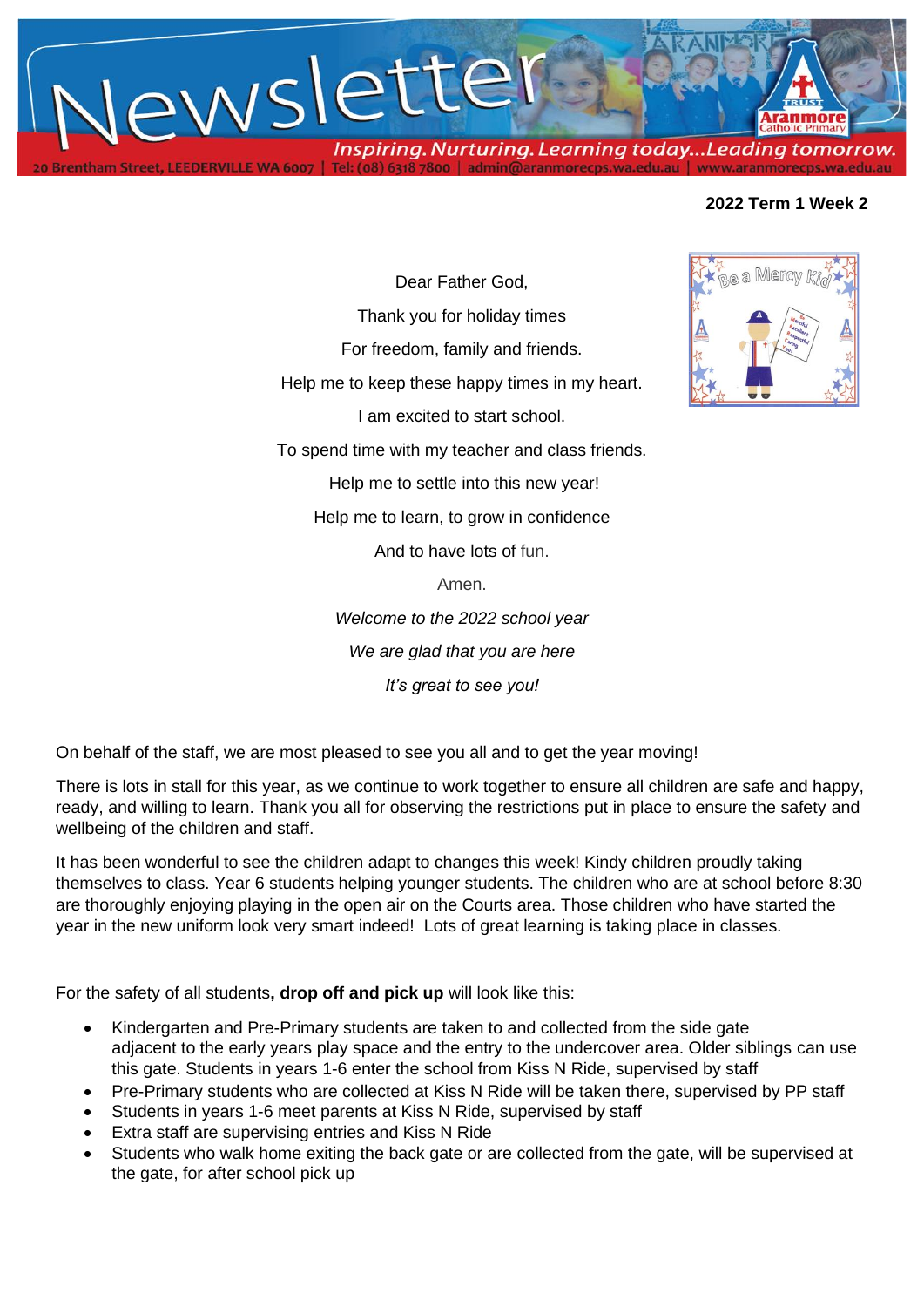We understand that the quick change on Tuesday morning had its difficulties. We thank parents & carers for your perseverance. A diagram is provided on then 'notices' tab

Accompanying this newsletter are 3 flyers on the school app:

- 1. Kiss N Ride & Parking
- 2. Aranmore's Communication Channel
- 3. Revised Term 1 Calendar

Parents and carers received parent/teacher information packs on Wednesday evening via the **Seesaw Family app**. If you haven't subscribed to this app, please do, as a lot of information will be shared with you during the year.

At Aranmore, **supervision of students** begins at 8:10am and concludes at 3:20pm each day. We ask that parents make use of Gumtrees out of school hours care if you require assistance earlier or later in a day.

The school app is another MUST have. This app is used to quickly inform parents and carers of important information. Don't forget to turn 'notifications' on so that you don't miss a message. Please download from either the App Store or Play Store.

Please refer to the website or the app calendar for the latest term dates. Due to current restrictions, lots of changes have been made.

In the best interests of looking after children safely, the following child protection matter is in place: Bathroom and toilet facilities are available for all visitors to school in the administration area. **All adults, siblings and visitors must use the facilities available in the administration area. Parents are not able to accompany their child to student toilets.**

Jonnine Lamborne

**Principal** 

*May love & peace be found here*

# **SPORT NEWS**

### **Yr 3-6 Interm Swimming Lessons**

All Year 3-6 students will be participating in this year's interim swimming program. A permission note has been issued detailing the program.

When: Monday 14 February to Friday 25 February. Where: Beatty Park Aquatic Centre Dress: Bathers, towels, Sport Uniform Transport: Horizons Bus

Students:

- Can wear their sport uniform for the duration of the two weeks
- Is preferred they wear their bathers under their uniform to school
- Wear their school shoes to school and pack their thongs/slip-on shoes to wear to and from the pool
- · Have all clothing and personal items labelled clearly with their full name
- Bring a separate bag with their goggles, towel and sunscreen
- Apply sunscreen before arriving to school, children will have the opportunity to reapply before they leave school for the pool
- · Most lessons will be conducted outdoors and children are strongly encouraged to wear a rash vest (Rashie)
- Bring along a copy of their swimming certificate if they have completed any stages during the holidays